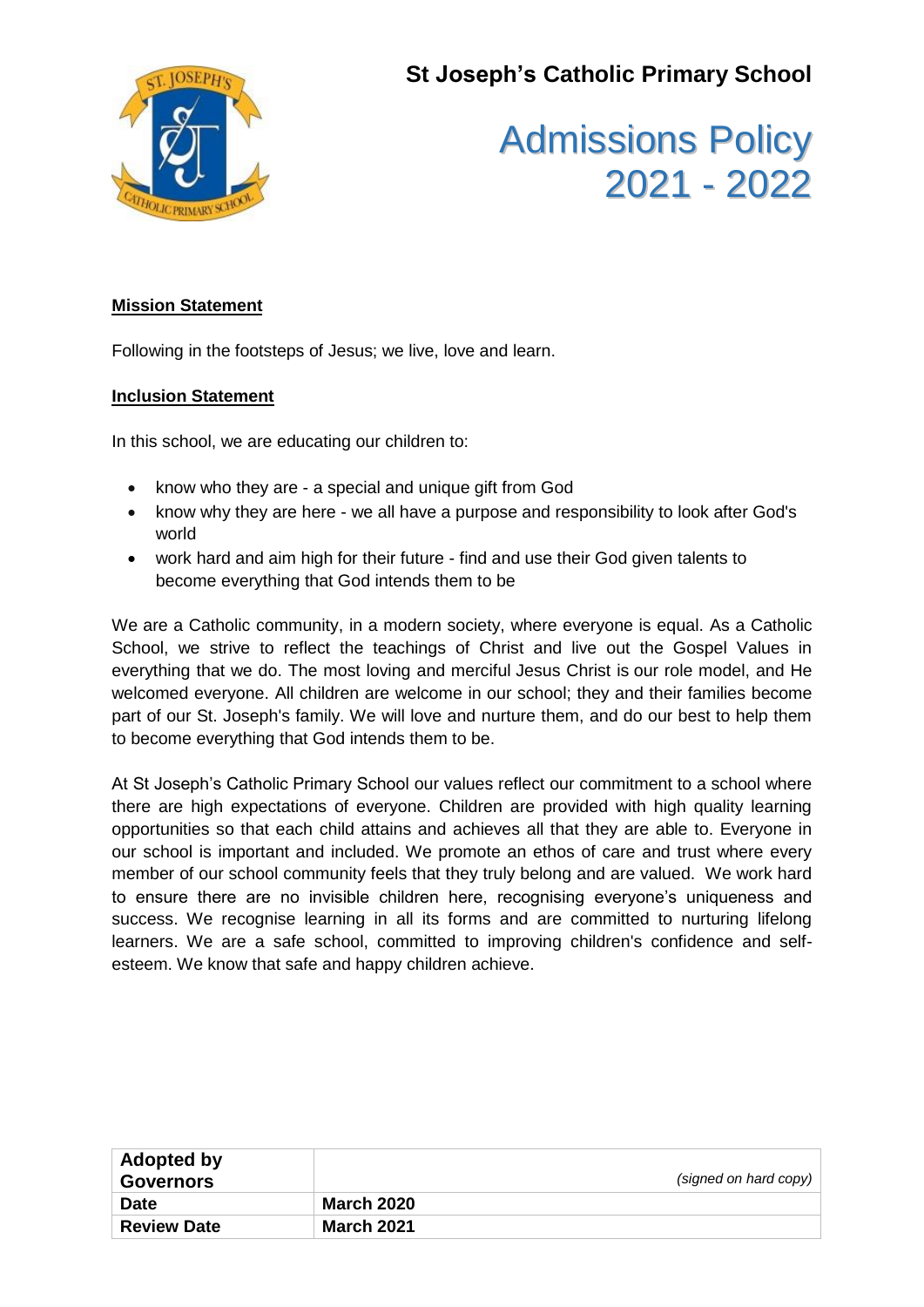### **ST JOSEPH'S CATHOLIC PRIMARY SCHOOL, CHORLEY ADMISSION POLICY AND ARRANGEMENTS 2021/2022**

St Joseph's is a Catholic School under the trusteeship of the Archdiocese of Liverpool. It is maintained by Lancashire County Council. As a Voluntary Aided School, the Governing Body is the Admissions Authority and is responsible for taking decisions on applications for admissions. The co-ordination of admissions arrangements is undertaken by the Local Authority. For the school's year commencing September 2021, the Governing Body has set its admissions number at 30.

Our principal role as a Catholic school is to participate in the mission of the Catholic Church by providing a framework which will help children to grow in their understanding of the Good News and in the practice of their faith. The school will help the children develop fully as human beings and prepare them to undertake their responsibilities as Catholic in society. The school asks all parents applying for a place here to respect this ethos and its importance to the school community. This does not affect the rights of parents who are not of the faith of this school to apply for and be considered for a place here.

ADMISSIONS TO THE SCHOOL will be determined by the Governing Body. Parents must complete a Local Authority Preference Form or apply online via the website [www.lancashire.gov.uk/schools.](http://www.lancashire.gov.uk/schools) If you wish to have your admission request considered against that school's faith/denomination criteria then you should **ALSO** complete the Supplementary Information Form (SIF) available in the Local Authority Admissions Booklet or the school's own SIF. All preferences listed will be considered on an equal basis and, where there are more applications than the number of places available, the following set of OVERSUBSCRIPTION CRITERIA will be applied:

- 1. Looked after children and previously looked after children. This includes children who appear to have been in state care outside of England and ceased to be in state care as a result of being adopted.
- 2. Baptised Catholic children who have a sibling in the school at the time of admission.
- 3. Baptised Catholic children resident in the parish of St Joseph, Chorley.
- 4. Other baptised Catholic children.
- 5. Other children who have a sibling in the school at the time of admission.
- 6. Children from other Christian denominations. Proof of Baptism in the form of a Baptismal Certificate or confirmation in writing that the applicant is a member of their Faith community from an appropriate Minister of Religion is required.
- 7. Children of other faiths. An appropriate Faith Leader would need to confirm in writing that the applicant is a member of their faith group.

#### 8. Other children.

Where there are more applicants for the available places within a category, then the distance between the Ordnance Survey address points for the school and the home measured in a straight line will be used as the final determining factor, nearer addresses having priority over more distant ones. This address point is within the body of the property and usually located at its centre. Where the cut off point is for addresses within the same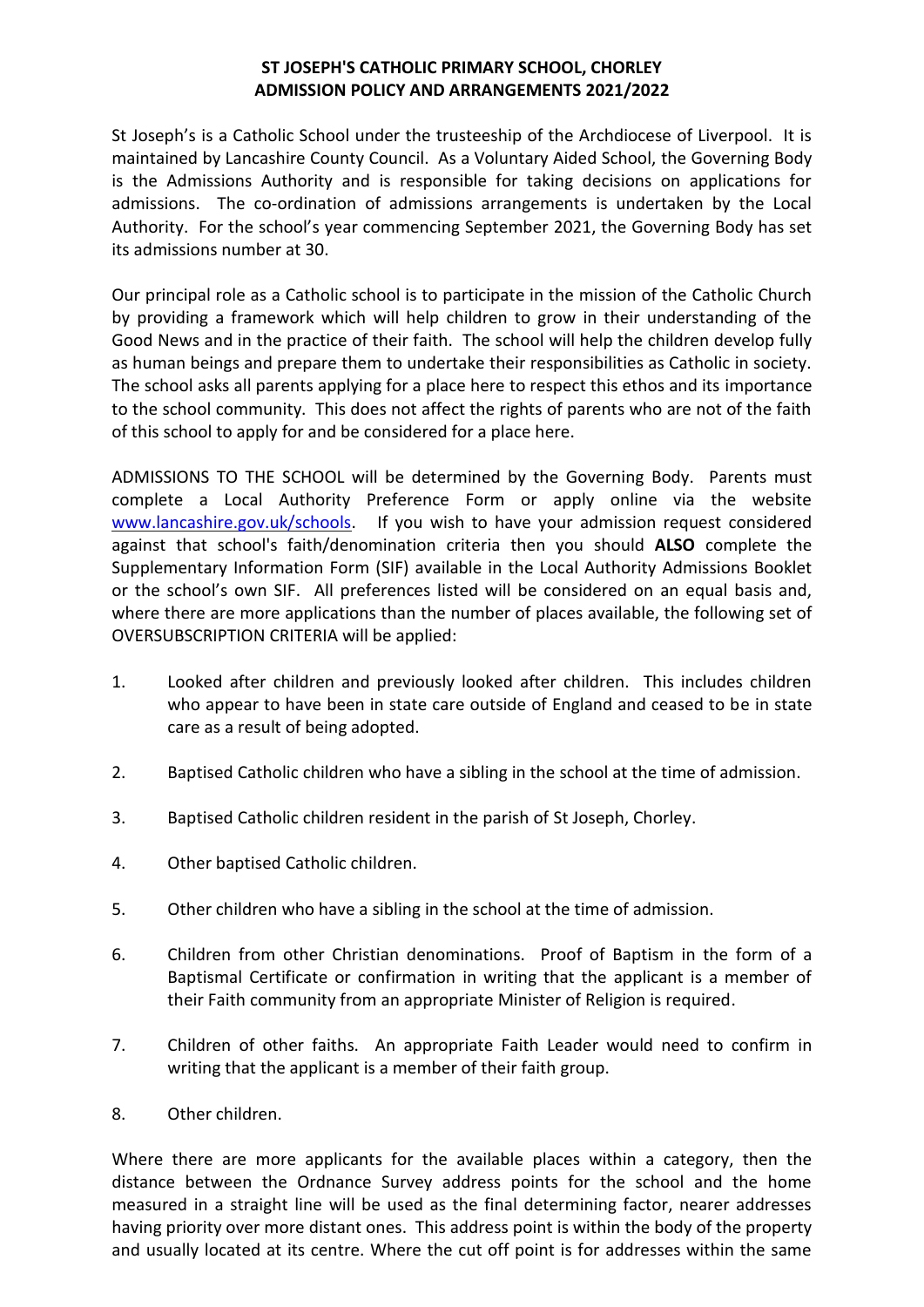building, then the single measure between address points will apply and the Local Authority's system of a random draw will determine which address(es) receive the offer(s).

Children with a Statement of Special Educational Needs or Education Health Care Plan that names a school will be offered a place without using the admission criteria and will count as part of the school's published admission number.

#### **Notes**

- a. All applications submitted before the national closing date will be considered equally and included in the Local Authority initial allocation of school places. Applications received after the national closing date will be processed in accordance with the Lancashire admissions scheme for schools detailed in the Lancashire admissions information booklets.
- b. A Looked After Child is a child who is (a) in the care of a Local Authority, or (b) being provided with accommodation by a Local Authority in the exercise of their Social Services functions (under section 22(1) of the Children Act 1989. A previously Looked After Child is one who immediately moved on from that status after becoming subject to an adoption, child arrangements order or special guardianship order.

A child is regarded as having been in state care in a place outside of England if they were accommodated by a public authority, a religious organisation or any other provider of care whose sole purpose is to benefit society. Applications must be supported with appropriate evidence that the child has been adopted from state care.

c. For a child to be considered as a Catholic evidence of a Catholic Baptism is required. Baptism should take place before the closing date for applications.

A Baptised Catholic can also be defined as one who has been baptised by the Rites of Baptism of one of the various Churches in communion with the See of Rome (cf Catechism of the Catholic Church 1203). Written evidence of this baptism can be obtained by recourse to the Baptismal Registers of the church in which the baptism took place.

#### Or

A person who has been baptised in a separate ecclesial community and subsequently received into full communion with the Catholic Church by the Rite of Reception of Baptised Christians into the Full Communion of the Catholic Church. Written evidence of their reception into full communion with the Catholic Church can be obtained by recourse to the Register of Receptions, or in some cases a sub-section of the Baptismal Registers of the Church in which the Rite of Reception took place.

The Governing Body will require written evidence in the form of a Certificate of Reception before applications for school places can be considered for categories of 'Baptised Catholics'. A Certificate of Reception is to include full name, date of birth, date of reception and parent(s) name(s). The certificate must also show that it is copied from the records kept by the place of reception.

Those who have difficulty obtaining written evidence of baptism for a good reason, may still be considered as baptised Catholics but only after they have been referred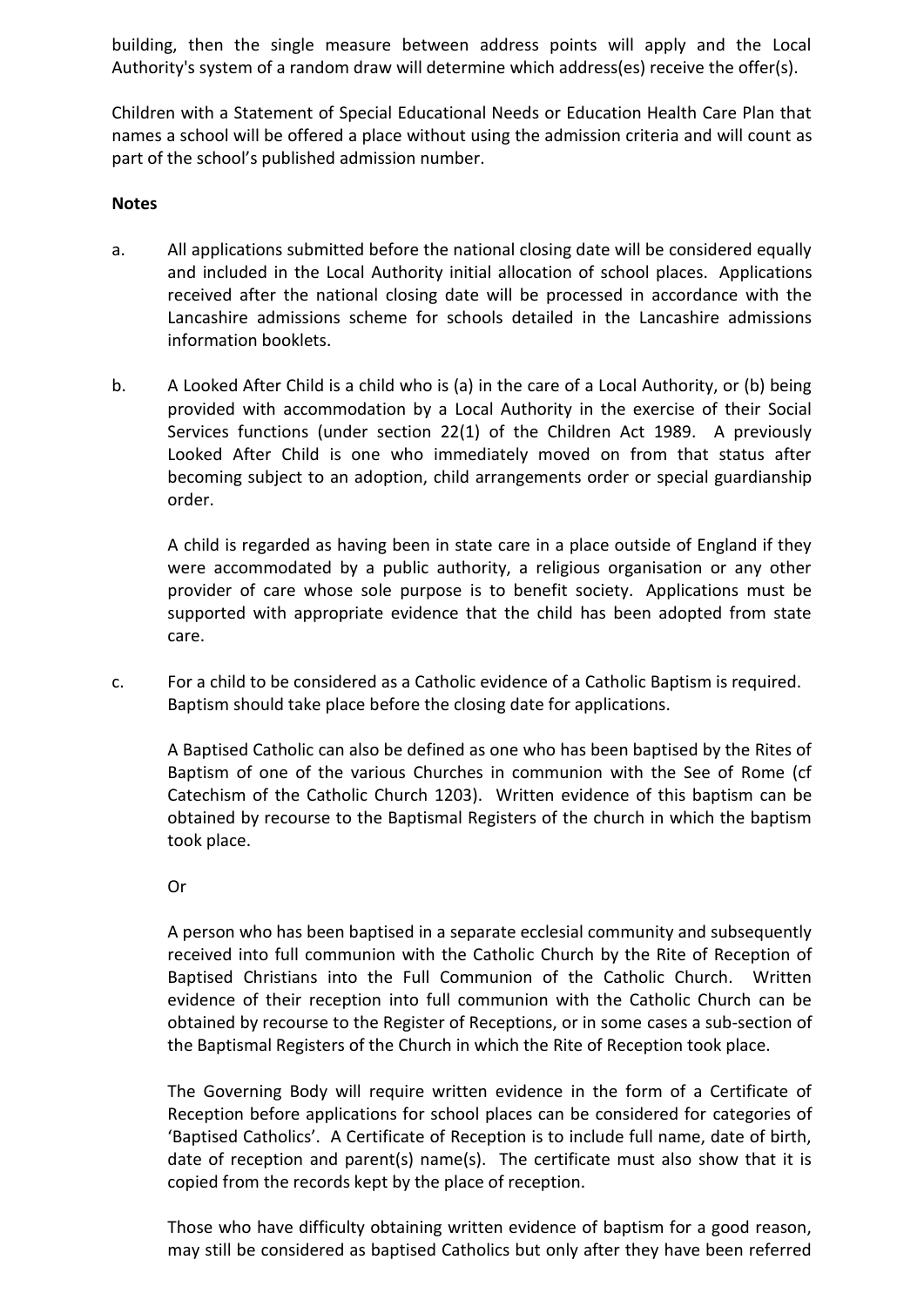to the parish priest who after consulting with the Episcopal Vicar, will decide how the question of baptism is to be resolved and how written evidence is to be produced in accordance with the law of the Church.

- d. Home Address is considered to be the address where the child normally lives. Where care is split and a child moves between two addresses, the household in receipt of the child benefit would normally be the address used but the admission body reserve the right to request other proofs as fit the individual circumstance. Applicants should not state a childminder's or other relative's address.
- e. Sibling is defined in these arrangements as full, half or step-brothers and sisters, adopted and foster brothers and sisters who are living at the same address and are part of the same family unit. This does not include cousins or other family relationships.
- f. A waiting list for children who have not been offered a place will be kept and will be ranked according to the Admission Criteria. The waiting list does not consider the date the application was received or the length of time a child's name has been on the waiting list. This means that a child's position on the list may change if another applicant is refused a place and their child has higher priority in the admissions criteria. The waiting list will be retained until at least the end of December of the relevant year of the admissions process.
- g. For 'In Year' applications received outside the normal admissions round, if places are available they will be offered to those who apply. Direct application to the school can now be made under this heading. If there are places available but more applicants than places then the published oversubscription criteria for the relevant year group will be applied. A waiting list for those who have not been offered a place will be kept until the end of the relevant academic term.
- h. If an application for admission has been turned down by the Governing Body, parents can appeal to an Independent Appeals Panel. Parents must be allowed at least twenty school days from the date of notification that their application was unsuccessful to submit that appeal. Parents must give reasons for appealing in writing and the decision of the Appeals Panel is binding on the Governors.
- i. The Governing Body reserve the right to withdraw the offer of a school place where false evidence is received in relation to the application.
- j. It is the duty of governors to comply with regulations on class size limits at Foundation Stage and Key Stage One. The Governing Body may exceed the regulations for twins and children from multiple births where one of the children is the  $30<sup>th</sup>$  child admitted. This also applies to in-year applicants who are looked after/previously looked after, children of UK service personnel or children who move into the area for whom there is no other school available within a reasonable distance.
- k. If a child is a "summer born child", parents can request that the date their child is admitted to school is deferred to later in the school year. However, an application must be made for a place for the relevant September intake and the child has to start school before the end of that school year.

Parents of children who are offered a place at the school before they are of compulsory school age can defer their child's entry until later in the school year or until their child reaches compulsory school age in that school year.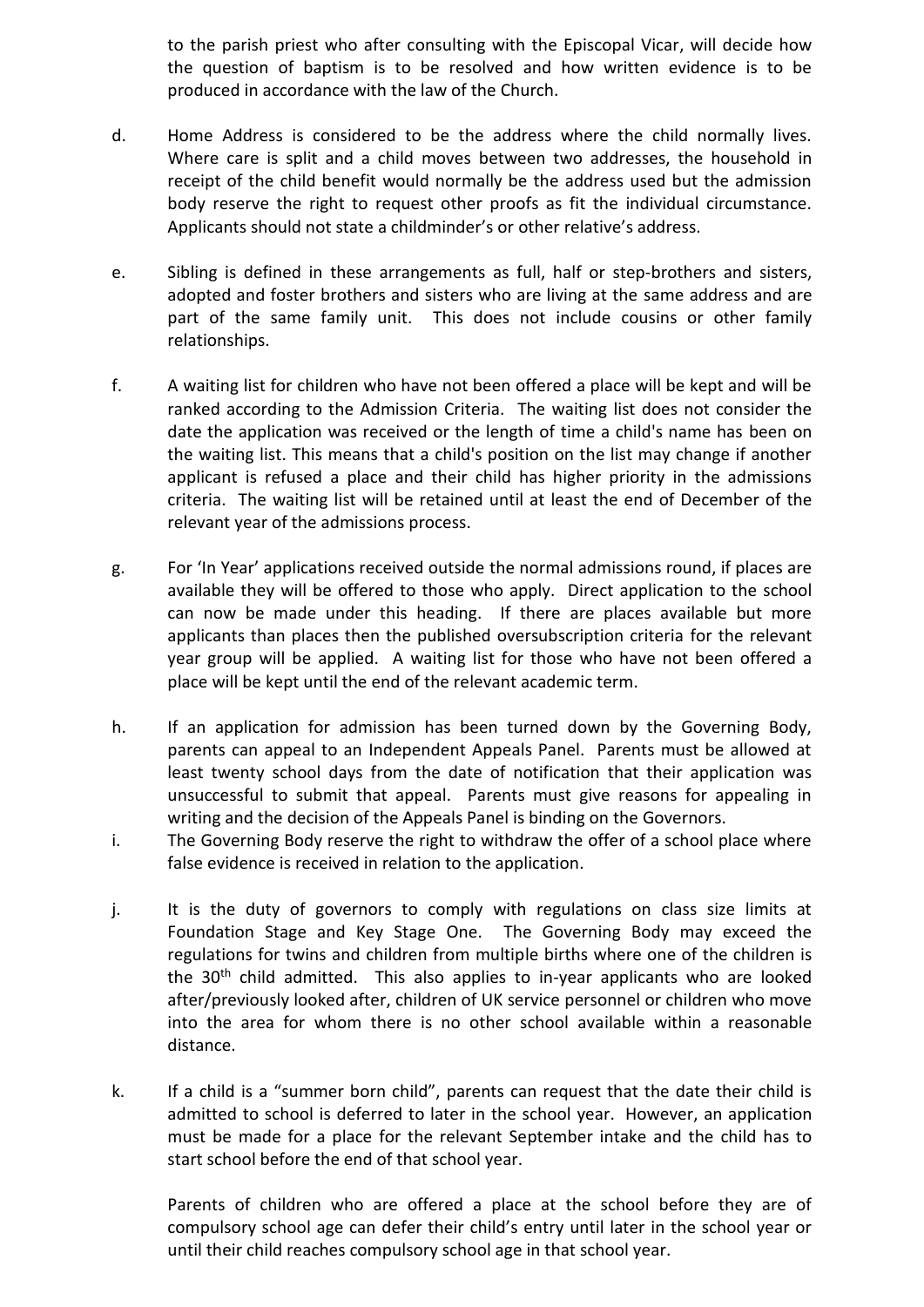Where entry is deferred, the school will hold the place for that child and not offer it to another child during the remainder of the school year.

Parents cannot defer entry beyond the term after the child's fifth birthday, nor beyond the academic year for which the original application was accepted.

Parents can also request that their child attends part-time until their child reaches compulsory school age.

Parents of a summer born child, born between April and August, may choose not to send that child to school until the September following their fifth birthday. The expectation would be that parents have decided that their child miss the reception year and would be applying for a year 1 place, depending upon availability.

A request for a full year deferral with a start in Reception would be considered to be an application to admit outside the normal age range (see below).

l. If a parent wishes their child to be educated out of their normal age group (e.g. if the child is gifted and talented or has experienced problems such as ill health or is a summer born child) they must discuss this with the school before applying for a place. The decision rests with the school as admission authority as per para 2.17 of the Admissions Code.

If there is more than one application for an available place reference will be made to the oversubscription criteria.